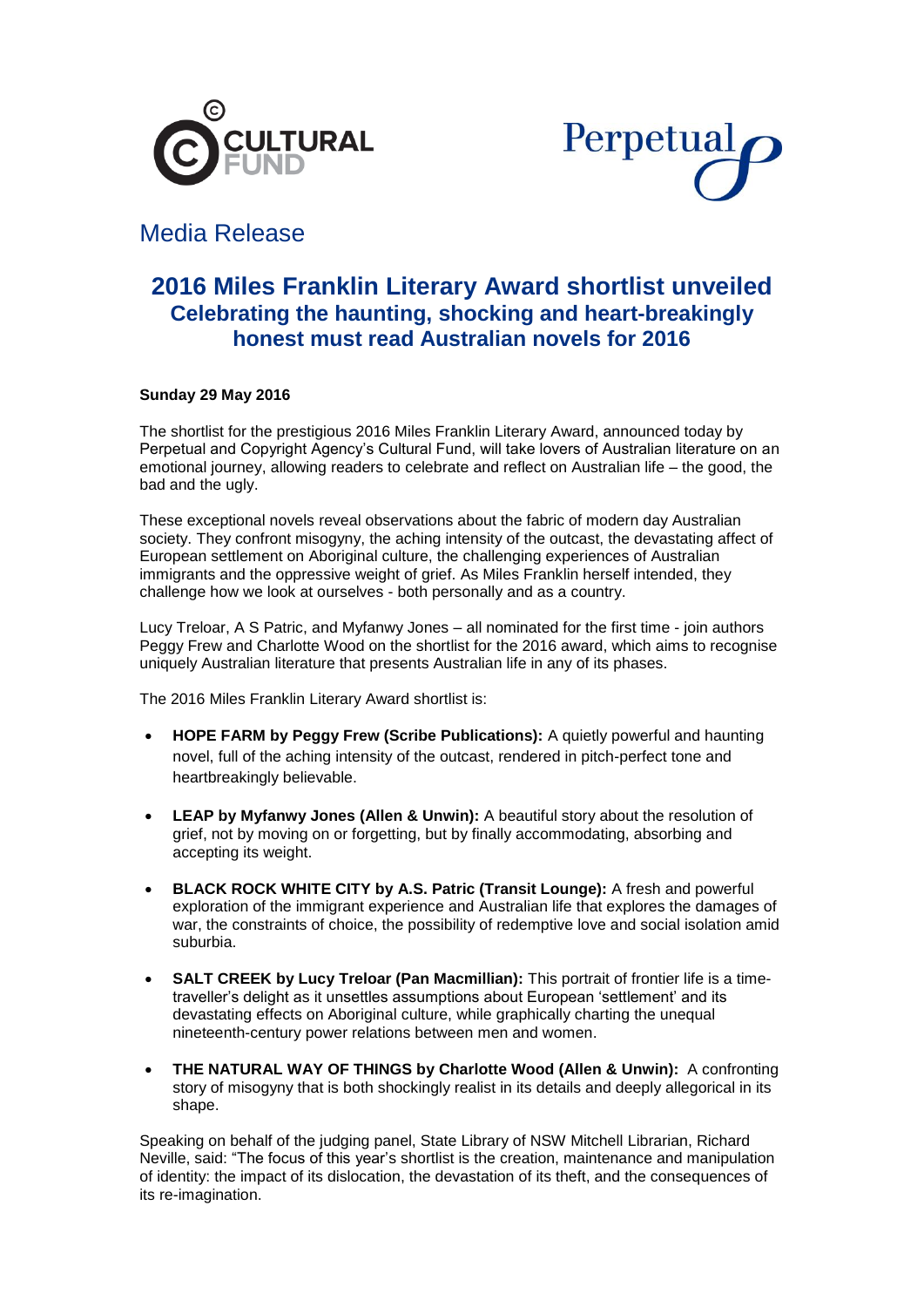"The 2016 shortlist moves around colonial society, a dysfunctional late twentieth century and a disturbing future, all realised with divergent but consistently powerful voices."

In addition to Mr Neville, the judging panel includes: The Australian journalist and columnist, Murray Waldren; Sydney-based bookseller, Lindy Jones; writer and editor, Craig Munro; and Emeritus Professor, Susan Sheridan.

Perpetual's National Manager of Philanthropy, Caitriona Fay, congratulated the shortlisted authors.

"As the shortlist announcement shows, Miles Franklin's legacy continues to make a significant impact on the lives of authors and booklovers alike.

"There is a passionate literary community in Australia and through Miles' commitment to philanthropy she has helped to make sure that community continues to thrive."

The announcement, made at the Australian Booksellers Association Conference in Canberra, followed an oration by 2012 Miles Franklin winner, Anna Funder.

The Copyright Agency's Chief Executive, Adam Suckling, said: "This is a thrilling group of talented writers who have all created quite extraordinary and unforgettable stories and characters. The Miles Franklin is a terrific celebration of Australia's literary talent and I want to congratulate each of the finalists."

The winner of the Miles Franklin Literary Award 2016 will be announced at the Melbourne Writers Festival on 26 August 2016 and will receive \$60,000 in prize money for their novel judged as being 'of the highest literary merit' and which presents 'Australian life in any of its phases'. Each of the 2016 shortlisted authors will receive \$5,000.

For further information about the Miles Franklin Literary Award, visit <http://www.milesfranklin.com.au/>

## **For enquiries related to The Miles Franklin Literary Award, Perpetual, Copyright Agency's Cultural Fund or to request an interviews with finalists or judges please contact:**

Jane Morey Morey Media (02) 9929 9922 jane@moreymedia.com.au